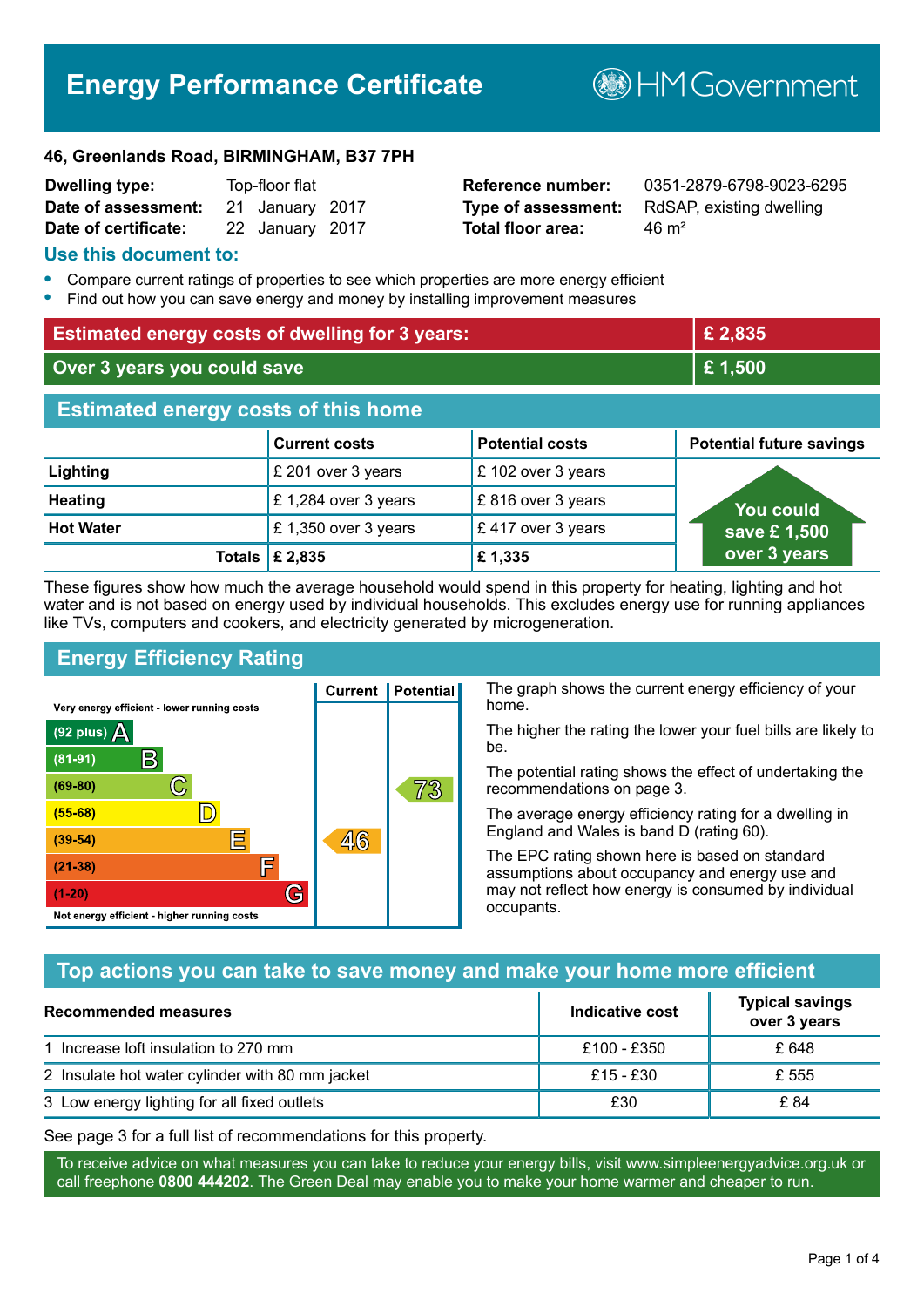**Energy Performance Certificate**

# **Summary of this home's energy performance related features**

| <b>Element</b>        | <b>Description</b>                       | <b>Energy Efficiency</b> |
|-----------------------|------------------------------------------|--------------------------|
| Walls                 | Cavity wall, filled cavity               | ★★★★☆                    |
| Roof                  | Pitched, 12 mm loft insulation           | *****                    |
| Floor                 | (another dwelling below)                 |                          |
| Windows               | Fully double glazed                      | ★★★☆☆                    |
| Main heating          | Warm air, mains gas                      | ★★★★☆                    |
| Main heating controls | Programmer, no room thermostat           | *****                    |
| Secondary heating     | Room heaters, electric                   |                          |
| Hot water             | From main system, no cylinder thermostat | ★☆☆☆☆                    |
| Lighting              | No low energy lighting                   | *****                    |

Current primary energy use per square metre of floor area: 508 kWh/m² per year

The assessment does not take into consideration the physical condition of any element. 'Assumed' means that the insulation could not be inspected and an assumption has been made in the methodology based on age and type of construction.

#### **Low and zero carbon energy sources**

Low and zero carbon energy sources are sources of energy that release either very little or no carbon dioxide into the atmosphere when they are used. Installing these sources may help reduce energy bills as well as cutting carbon. There are none provided for this home.

#### **Your home's heat demand**

For most homes, the vast majority of energy costs derive from heating the home. Where applicable, this table shows the energy that could be saved in this property by insulating the loft and walls, based on typical energy use (shown within brackets as it is a reduction in energy use).

| <b>Heat demand</b>           | <b>Existing dwelling</b> | Impact of loft<br>insulation | Impact of cavity<br>wall insulation | Impact of solid<br>wall insulation |
|------------------------------|--------------------------|------------------------------|-------------------------------------|------------------------------------|
| Space heating (kWh per year) | 4.724                    | (3, 109)                     | N/A                                 | N/A                                |
| Water heating (kWh per year) | 6,958                    |                              |                                     |                                    |

You could receive Renewable Heat Incentive (RHI) payments and help reduce carbon emissions by replacing your existing heating system with one that generates renewable heat, subject to meeting minimum energy efficiency requirements. The estimated energy required for space and water heating will form the basis of the payments. For more information, search for the domestic RHI on the www.gov.uk website.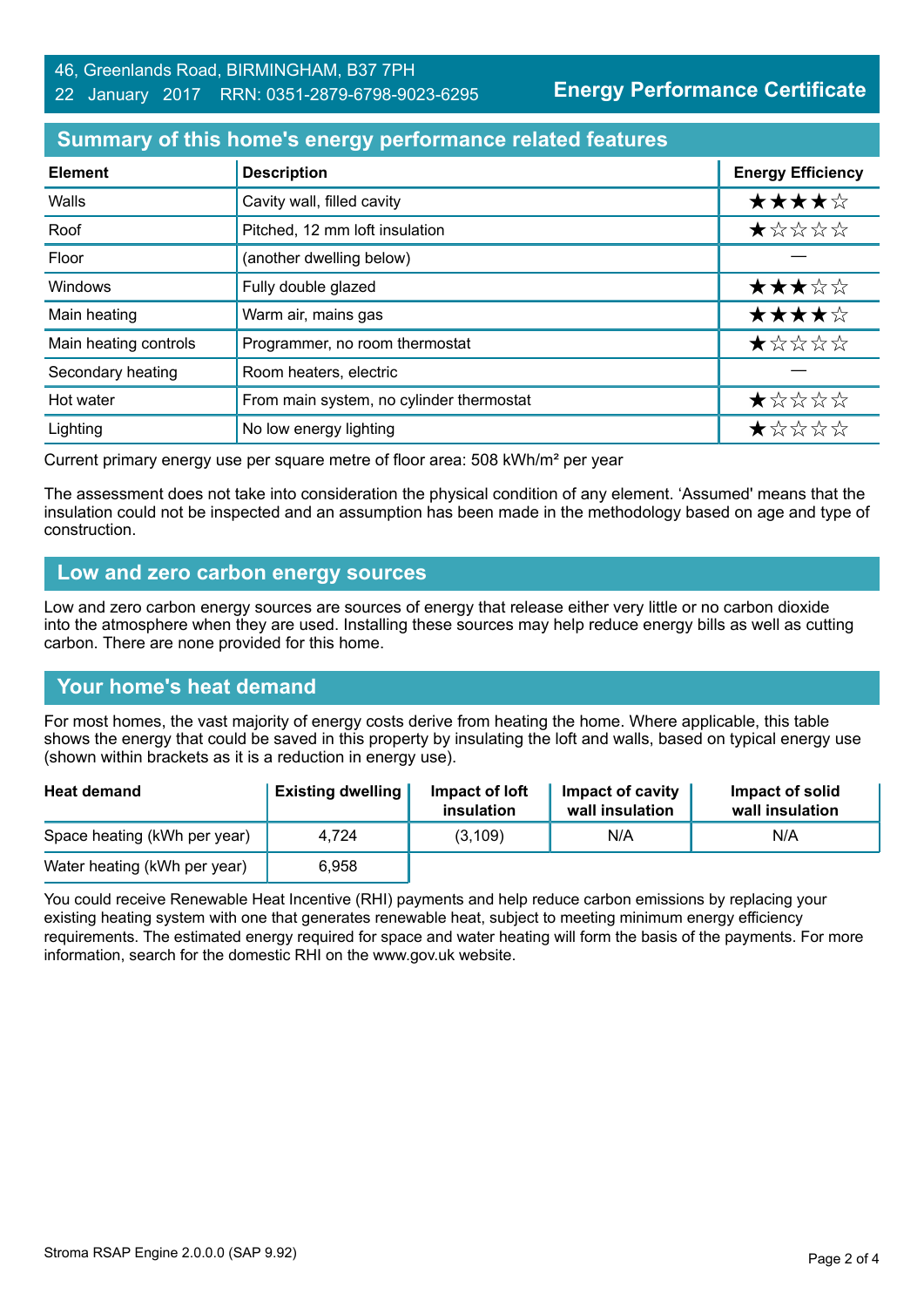#### 46, Greenlands Road, BIRMINGHAM, B37 7PH 22 January 2017 RRN: 0351-2879-6798-9023-6295

### **Recommendations**

The measures below will improve the energy performance of your dwelling. The performance ratings after improvements listed below are cumulative; that is, they assume the improvements have been installed in the order that they appear in the table. To receive advice on what measures you can take to reduce your energy bills, visit www.simpleenergyadvice.org.uk or call freephone 0800 444202. Before installing measures, you should make sure you have secured the appropriate permissions, where necessary. Such permissions might include permission from your landlord (if you are a tenant) or approval under Building Regulations for certain types of work.

| <b>Recommended measures</b>                   | Indicative cost | <b>Typical savings</b><br>per year | <b>Rating after</b><br>improvement |
|-----------------------------------------------|-----------------|------------------------------------|------------------------------------|
| Increase loft insulation to 270 mm            | £100 - £350     | £216                               | <b>D58</b>                         |
| Insulate hot water cylinder with 80 mm jacket | £15 - £30       | £185                               | <b>D68</b>                         |
| Low energy lighting for all fixed outlets     | £30             | £ 28                               | $\mathbb{C}69$                     |
| Hot water cylinder thermostat                 | £200 - £400     | £24                                | $\mathbf{C70}$                     |
| Replacement warm air unit                     | £1,250 - £2,500 | £46                                | $\mathbb{C}73$                     |

#### **Alternative measures**

There are alternative measures below which you could also consider for your home.

- **•** Biomass boiler (Exempted Appliance if in Smoke Control Area)
- **•** Air or ground source heat pump
- **•** Micro CHP

# **Financial Support and the Green Deal**

Green Deal Finance allows you to pay for some of the cost of your improvements in instalments under a Green Deal Plan (note that this is a credit agreement, but with instalments being added to the electricity bill for the property). The availability of a Green Deal Plan will depend upon your financial circumstances. There is a limit to how much Green Deal Finance can be used, which is determined by how much energy the improvements are estimated to **save** for a 'typical household'.

You may also be able to obtain support towards repairs or replacements of heating systems and/or basic insulation measures under the ECO scheme, provided that you are in receipt of qualifying benefits or tax credits. To learn more about this scheme and the rules about eligibility, visit www.simpleenergyadvice.org.uk or call freephone **0800 444202** for England and Wales.